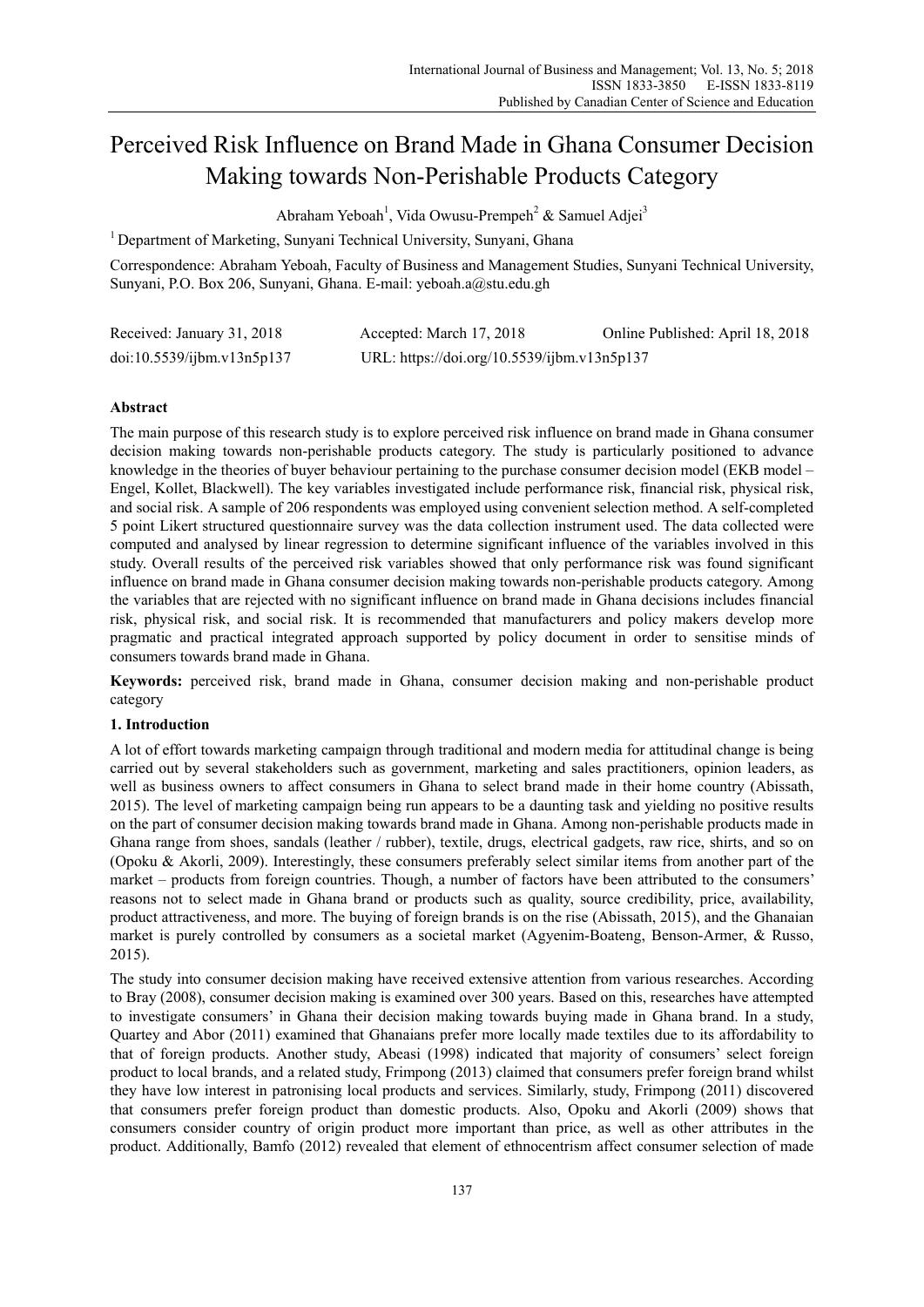in Ghana product, and similar study by Richard (2016) found that religion and traditional factors largely influenced consumers' patronage of made in Ghana product. Further to this, Agyekum, Haifeng, and Agyeiwaa (2015) discovered that age, income level, as well as educational aspect affect buying decision making of consumer towards local brand. More so, Mensah, Bahhouth, and Ziemnowicz (2011) found that life style, culture, tradition influence consumer purchase decision on locally produced products. Quansah, Okoe, and Angenu (2015) found a relationship of consumer perception and beliefs towards buying decision making. Kissiedu (2012) examined that majority of consumers prefer foreign products.

Clearly, these past studies outlined have demonstrated little attention into the factors that influences the choice of brands made in Ghana. Nonetheless, there is extensive study into the consumer behaviour theories in relation to motivation need theory, theory of planned behaviour, and theory of reasoned action. Conversely, consumer decision making towards made in Ghana brand with respect to perceived risk have not received clear publication in any related field of consumer behaviour, marketing, economics, in the Ghanaian context. Based on this, the study is particularly positioned to advance knowledge in the theories of buyer behaviour pertaining to the purchase consumer decision model (also known as EKB model – Engel, Kollet, Blackwell) by contributing to the empirical findings. Significantly, product producers, entrepreneurs, marketing professional, retail operators as well as other related stakeholders will broaden their understanding in consumer buying.

# *1.2 Research Questions*

The following research questions were formulated to guide the study:

- What is significant influence of the performance risk on brand made in Ghana consumer decision making towards non-perishable products category?
- What is significant influence of the financial risk on brand made in Ghana consumer decision making towards non-perishable products category?
- What is significant influence of the physical risk on brand made in Ghana consumer decision making towards non-perishable products category?
- What is significant influence of the social risk on brand made in Ghana consumer decision making towards non-perishable products category?

The next section dealt with reviewed of the literature in relation to theories of consumer behaviour with more emphasis on consumer decision model, definitions, empirical perspectives and perceived risk factors explained. This is followed by methodology, next is results findings, and final part discuss results findings and previous findings.

#### **2. Literature Review**

## *2.1 Theoretical and Empirical Aspect of Consumer Decision Making*

The study of consumer behaviour theory in relation to decision making model has widely been studied. Among these studies can be traced or linked to consumer economics, rural sociology, social and mathematical psychology, social anthropology, political science, consumer behaviour, marketing, advertising, as well as selling and sales management (Kassarjian, 1971).

Accordingly, Bray (2008); Dudovskiy (2013) outlined a number of consumer behaviour theories, which include: (i) theory of reasoned action, where the core of the theory posits that consumers act on a behaviour with respect to consumer's intention to create particular outcome, (ii) motivation-need theory, implies that consumers make buying decision in order to fulfill their needs, such as physiological, safety, love, esteem and self-actualisation, (iii) theory of planned behaviour, emphasis consumers ability to demonstrate skills, resources, as well as other prerequisites needed to act upon given behaviour, and (iv) consumer decision model is highly influenced by an interaction between processed stimuli inputs, environment, as well as individual factors. Also, the model evolved around various stages of buying decision process, namely, need recognition, search of information (associated with consumer exposure, attention, comprehension, acceptance and retention), evaluation of alternatives, purchase, post-puchase reflection, and divestment. Similarly, Kassarjian (1982) asserted that consumer behaviour also associated with grand elegant theories, which consist of classical utility theory, psychoanalytic theory, learning theory and field theory, and in a related study by Lautiainen (2015) established that consumer behaviour consist of four factors; (i) cultural, (ii) social, (iii) personal, and (iv) psychological factors.

Nguyen and Gizaw (2014) claimed that consumers are exposed to different window of information and range of products. Mostert (2006) categorised consumer behaviour into two: (i) personal consumers, where purchase product and services for personal / household use, and (ii) organisational consumers, where purchase products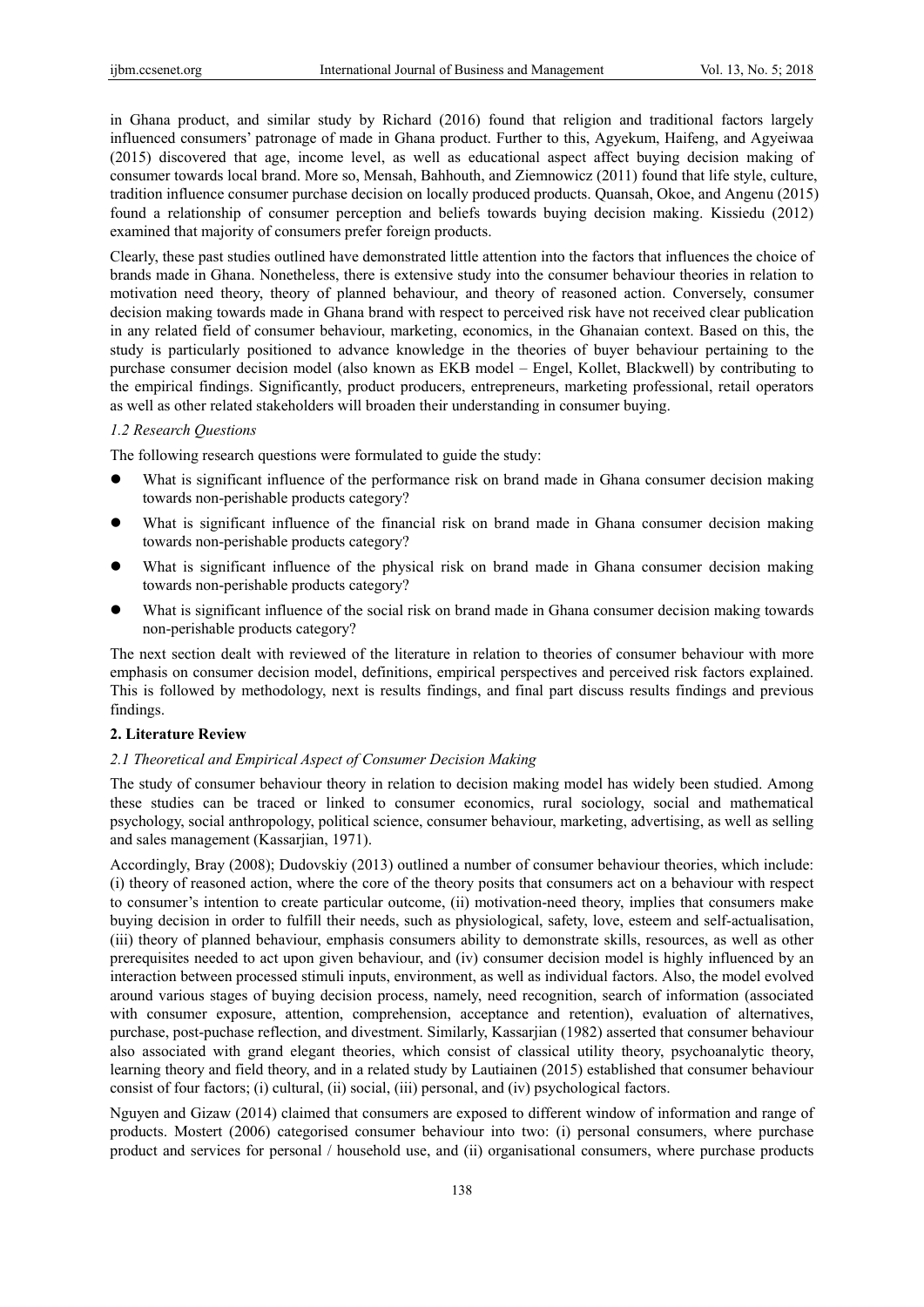and services to run an organisation. Also, Jaakkola (2007) reported that professional consumer services represents a unique setting for purchase decision-making, and cannot be considered equivalent to the organisational or consumer setting. Another study by Lautiainen (2015) identified four types of decision making based on the degree of consumer involvement; (i) complex buying behaviour, where the consumer is highly involved due to the expensive nature of product, risky and reflects the consumer itself, (ii) dissonance, where the consumers are highly involved, because the product can be expensive, (iii) habitual decision – making choices usually based on routine with little conscious effort, and (iv) variety seeking buying behaviour, where consumers are interested to change the brand for the sake of variety rather than dissatisfaction.

In a research, Tanksale, Neelam, and Venkarachalam (2014), defined consumer decision making as mental orientation couple with choice of product. In other studies, (Domie, 2013; Zeng 2013; Cimino, 2015), consumer decision making refers to ways in which individuals, groups, and organisations select, buy, use, and dispose of goods, ideas to satisfy their needs and desires. Also to Mostert (2006), consumer decision making implies every thought, motive, sensation towards daily exchanges. Kumar and Joseph (2014), defined consumer decision making as the pre-purchase behaviour, which is preceded by the intention to buy or consume. Quansah et al. (2015), consumer decision making is the physical activity and decision process individuals engage in evaluating, acquiring, disposing of products and services. Solomon (1996), consumer buying behaviour means the integral process of decision-making and also activity of engaging in selecting, purchasing, consuming and disposing products. Darko (2012) stated that consumer decision making is a degree of which individuals make decisions to spend their available resources. Among related study, Nyarko, Asimah, and Agbemava (2015) established that consumer decision making serves as need arousal with respect to the emotional and psychological needs relevant to the individual consumer.

Domie (2013) found that product country of origin is more important among consumer consumption. Nguyen and Gizaw (2014) found price-quality influences consumer intention of buying. Also, Dudovskiy (2015) revealed the relationship between habits and previous experience of consumer buying decision. In another study, Tanksale et al. (2014) shows that recreational, brand conscious, novelty-fashion conscious, perfectionist-high quality conscious, habitual brand-loyal consumer affect buying decision. More so, Karimi (2013) indicated that webstore affect consumer intentions of product selection. Other study, Hamilton (2009) revealed significant association of poverty narrative and household decision making. Yoon and Carpenter (2013) examined the effect of aging and consumer decision making, and a study by Hall et al. (1995) claimed that high and low involvement products are associated with gender, family structure in relation to family decision making. Maguire and Zhang (2016); Richard and Masud (2016) identified that cultural intermediaries personal, consuming preferences and practices are significant to buying decision making. Narsey and Russell (2011) reported that varying degrees of self-reflexive consciousness impact on consumer consumption. Amankwah (2016) indicated that multiples of factors affect buying decision making, such as brand name, price, trust, advertising, loyalty and brand satisfaction, and a related study by Adofo (2014) examined that package of a beauty product influence consumer consumption. Darko (2012) noted that sales promotional activity significantly influence buying behvaiour. Nyarko et al. (2015) shows that celebrity endorsements pose highly attractive and influential. Most importantly, celebrity endorsement affect consumer purchase intentions. Bajde and Ottlewski (2016) discovered that social-economic factors affect consumer logical decision exchanges. Quansah et al. (2015) shows that consumer behaviour focuses on the rate individuals make decisions to spend their resources on consumption related products (time and money).

## *2.2 Perceived Risk Factors Influence on Consumer Decision Making*

The need for a consumer to make buying decision towards any product of their choice seem simple but very complex in nature. This is due to the fact that a lot of internal and external stimulus affect or impact on consumer choice. It is not surprising that many researchers have attempted to uncover factors which affect consumer buying behaviour. This study introduced perceived risk factors by positioning in the theory of consumer decision model in the case of brands made in Ghana. Perceived risk is a psychological construct, also quantifiable and inherent in consumer product evaluations and decisions (Lim, 2002; Kozup, 2017). The study delved into perceived risk factors and the extent to which it can engender decision making of consumers towards made in Ghana products.

## 2.2.1 Performance Risk

This type of risk is applied to the consumers' risk perceptions of product performance. It is important to state that performance risk typically related to performance characteristics of product attributes (Ha, 2002; Yu, Lee, & Damhorst, 2012). Another study stated that performance risk (functional risk) concern the buyer's mind sat that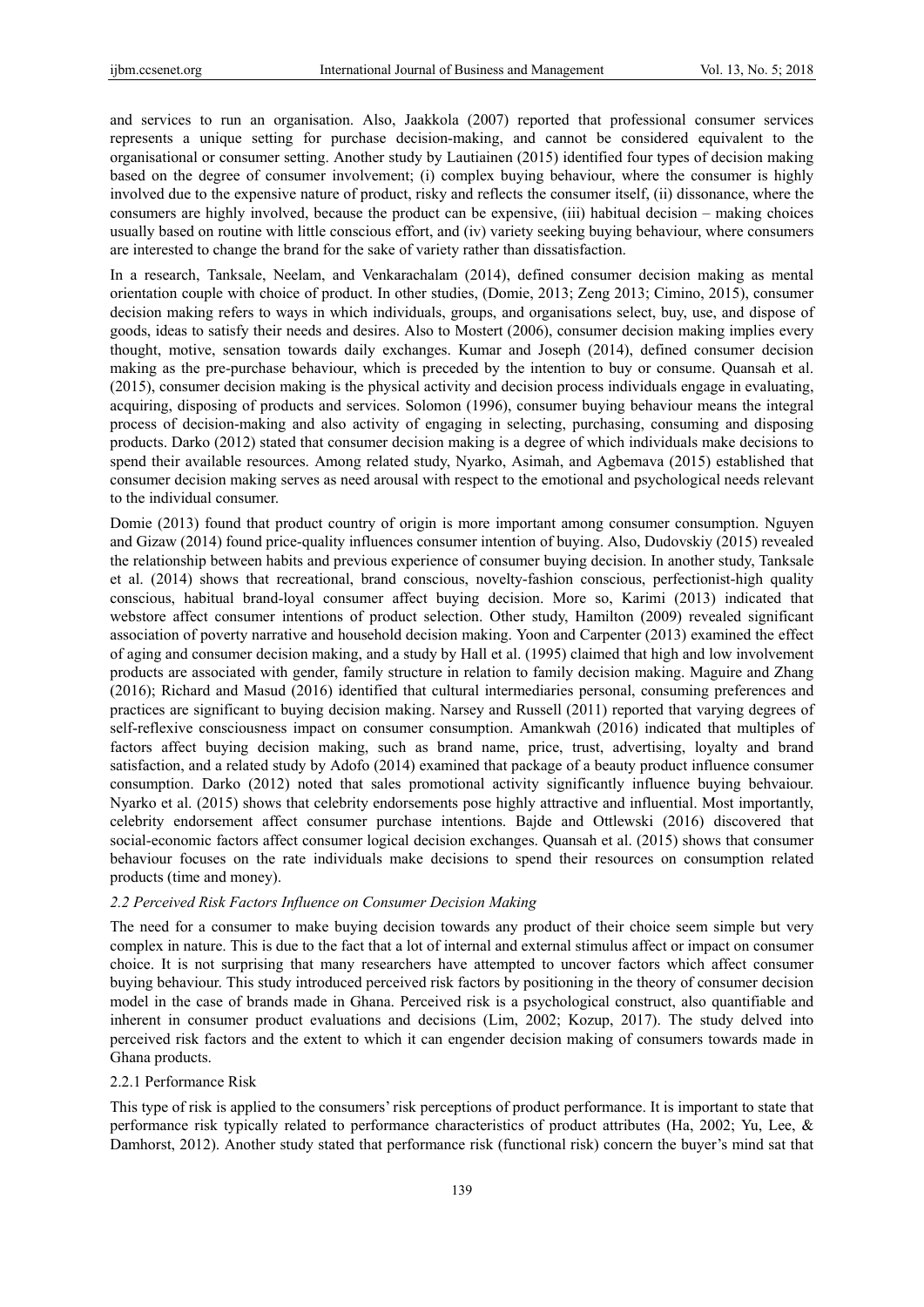the product being considered for purchase will not work efficiently (Schiffman, O'Cass, Paladino, & Carlson, 2013; Monash University, 2017). In addition, other study reported that performance risk consist of the possibility of item failing to meet the performance requirement originally intended (Dai, Forsy, & Kwon, 2014), and in a similar study the possibility that the purchased products failed to meet consumers' expectations (Lim, 2002). Further to this, performance risk happens when the product selected does not perform as desired and thus not deliver the benefits sought or expected by consumers (Ha, 2002).

*H<sub>1</sub>*: There is significant influence of the performance risk on brand made in Ghana consumer decision making towards non-perishable products category.

## 2.2.2 Financial Risk

This type of risk is explained as the possibility of monetary loss based on the consumer selection of a product (Lim, 2002; Schiffman et al., 2013), and in a related study, financial risk consist of the consumer likelihood of suffering a monetary loss from a product purchase decision (Dai et al., 2014). Additionally, financial risk is noted as a net financial loss to a customer, including the possibility that the product may need to be repaired, replaced or the purchase price refunded (Ha, 2002). Another study revealed that consumers are afraid that a purchase might strip them of their income sources at that time or in the future (Lake, 2017).

*H<sub>2</sub>*: There is significant influence of the financial risk on brand made in Ghana consumer decision making towards non-perishable products category.

# 2.2.3 Physical Risk

This type of risk is much concern with the buyer's mind towards the product being considered for purchase either will be harmful, unhealthy or cause injury (Schiffman et al., 2013; Monash University, 2017). Also, physical risk refers to the degree that products are harmful to buyers' health (Lim, 2002), and in a similar study, Lake (2017) reported that physical risk consist of an item that could cause bodily harm to a buyer. Hiruyawipada and Paswan (2006) stated that physical risk enhance consumers' propensity to select unique information about new products. More so, physical risk is noted as a product which does not meet consumer requirement (Glassman, 2017).

*H<sub>3</sub>*: There is significant influence of the physical risk on brand made in Ghana consumer decision making towards non-perishable products category.

# 2.2.4 Social Risk

Schiffman et al. (2013), states that consumer inability to select rightful product result in social dissatisfaction. Also, Lake (2017) discussed that social risk occurs where a consumer buying decision making is mainly related to their social status. Similarly, Lim (2002) asserted that consumers become much concerned about the purchase decision regarding other consumers. This has resulted the possibility that consumers' shopping behaviour is not accepted by other society members.

*H4:* There is significant influence of the social risk on brand made in Ghana consumer decision making towards non-perishable products category.

# **3. Methodology**

The study was conducted at the Sunyani Technical University campus in Sunyani Municipality. The population for the study consist of part-time students, as well as staff of the University. The categories of this population were selected due to the fact that they have a high tendency to spend more resources (time and money) towards purchases, and being considered as affluent in the Ghanaian consumer societal settings. The non-probability sampling method with respect to convenience sampling method was used to select participants for the study (Burns & Bush, 2014). Overall, the study determined a sample size of 225 which are male and female. A structured questionnaire survey instrument was used to collect data from the participants or respondents for the study (Malhotra & Birks, 2003). Out of 225 questionnaire survey distributed, a total of 206 were retrieved. The distribution and collection of the survey instrument were carried out by researchers of the study. Also, distribution and collection of data were done during day time between hours of 8am-5pm (Saturdays' and Sundays' only). The study lasted for 6 weekend days (Burns and Bush, 2014).

The questionnaire survey instrument used in the study consist of three sub-divided sections in obtaining data of respondents. These parts are categorised as A, B & C, which part A consist of demographic characteristics including age, gender, marital status and education level. Part B consist of consumer involvement of brand made in Ghana with the focus on the consumer level of buying brand made in Ghana, most purchased product made in Ghana, consumer level of awareness about the product made in Ghana, location where consumers buy products,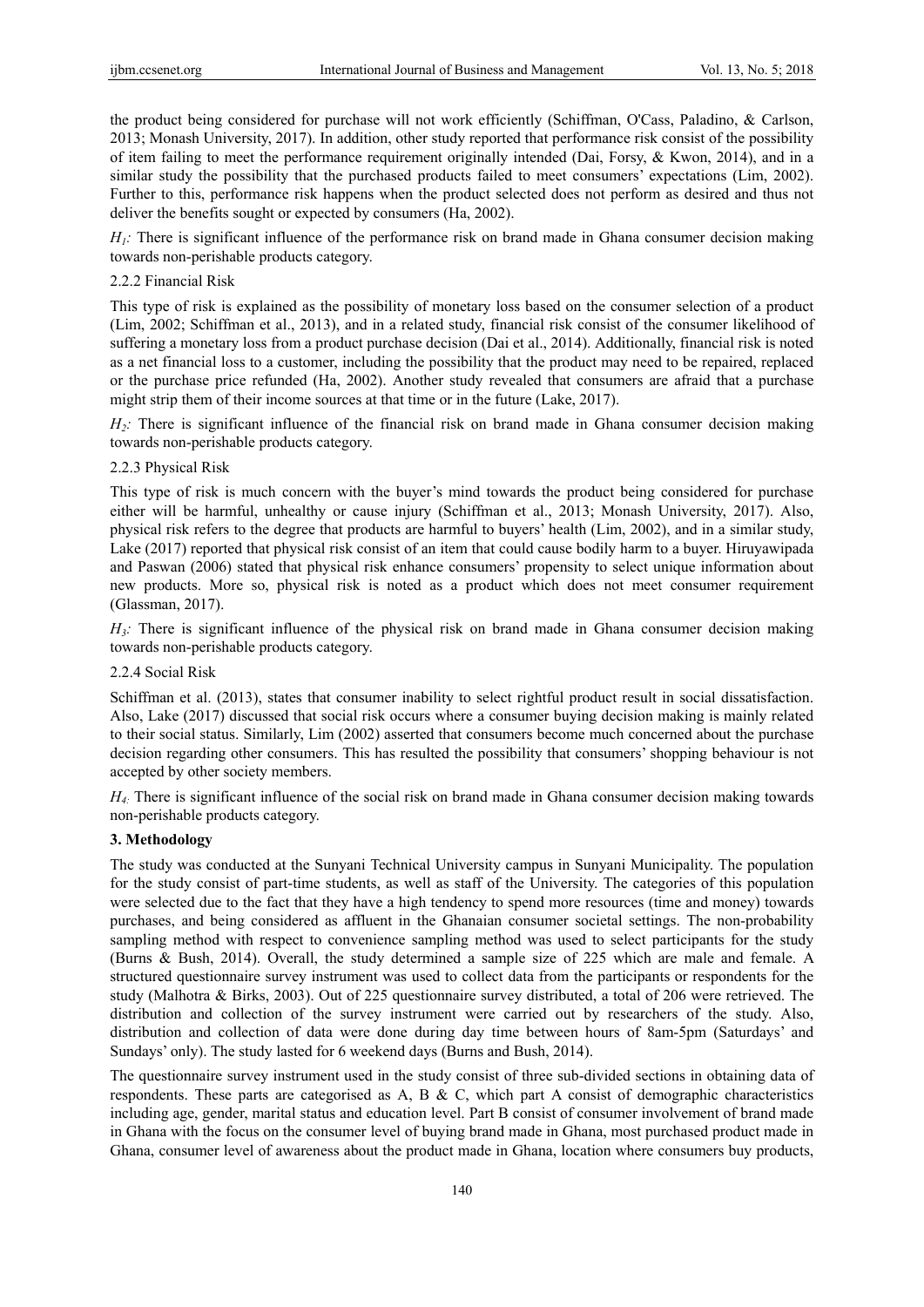and brand made in Ghana buying decision makers. The part A and B of the designed questionnaire instrument was adopted from Hendriana (2013); Burns & Bush (2014). Additionally, the final part of the instrument that is C was structured in the five point likert measurement rating scale. This means the rating scale of 1-5, where 1=strongly disagree, 2=disagree, 3 neutral, 4=agree, and 5 strongly agree. Notably, this part of the structured questionnaire survey related to the research questions; perceived risk influence on brand made in Ghana decision making towards non-perishable and non-food product category. Among the key variables investigated includes performance risk, financial risk, physical risk, and social risk. This part of the questionnaire was adopted from Sabir et al. (2013). The questionnaire survey was pre-tested, refined and finally administered. The questionnaire survey retrieved rate was 92%.

Pertaining to the data analysis and evaluation procedure, the data was computed and analysed with the used of Statistical Package for Social Sciences (SPSS) version 25. Also, the study conducted reliability of the data collection instrument by the use of Statistical Package for Social Sciences. The reliability value of Cronbach's Alpha was 0.633. The study employed basic frequency assessment for demographic characteristics. This section is included in the study in order to ascertain range of purchasing decision pattern towards brand made in Ghana, as well as their level of involvement. Accordingly, the study evaluated the research questions by the use of linear regression to establish significant influence of the independent variable (IDV) on dependent variable (DV).

## **4. Results and Discussion**

#### *4.1 Demographic Characteristics*

Table 1 depicts the demographic characteristics of the respondents for the study. On the whole, the analysis displayed gender, age, marital status and qualification level of respondents. The total number of respondents comprises 206, regarding gender, 117 respondents (56.8%) were males whilst 89 respondents (43.2%) were females. This shows that there were more males than females. Pertaining to the age of respondents, most of the respondents were between 25-31 years (97%), this is followed by those between 32-38 years (24.3%), also between 39-45 years represent (13.6%), next between 18-24 years constitute (10.2%), few were between 45-52 years (4.4%), and 53+ years (0.5%) considerably. With respect to the marital status, 110 respondents (53.4%) consist of those that were single whereas about 96 respondents (46.6%) were married. Lastly, qualification of respondents, 92 respondents (44.7%) consist of higher national diploma, 71 respondents (34.5%) those with a first degree, 25 respondents (12.1%) those with diploma, 12 respondents (5.8%) constitutes second degree, 3 respondents (1.5%) those with PhD / DBA, and 3 respondents (1.5%) those with professional certificates respectively.

| Variable              | Category      | Frequency | Percentage |  |
|-----------------------|---------------|-----------|------------|--|
| Gender                | Male          | 117       | 56.8       |  |
|                       | Female        | 89        | 43.2       |  |
| Age                   | 18-24         | 21        | 10.2       |  |
|                       | $25 - 31$     | 97        | 47.1       |  |
|                       | $32 - 38$     | 50        | 24.3       |  |
|                       | 39-45         | 28        | 13.6       |  |
|                       | $46 - 52$     | 9         | 4.4        |  |
|                       | $53+$         | 1         | .5         |  |
| Marital Status Single |               | 110       | 53.4       |  |
|                       | Married       | 96        | 46.6       |  |
| Qualification         | Diploma       | 25        | 12.1       |  |
|                       | <b>HND</b>    | 92        | 44.7       |  |
|                       | First Degree  | 71        | 34.5       |  |
|                       | Second Degree | 12        | 5.8        |  |
|                       | PhD / DBA     | 3         | 1.5        |  |
|                       | Professional  | 3         | 1.5        |  |

Table 1. Demographic characteristics

#### *4.2 Analysis of Consumer Involvement of Brand Made in Ghana*

Table 2 depicts the consumer involvement of brands made in Ghana. Regarding the consumer level of involvement in terms of buying made in Ghana brands, 109 (52.9%) constitute respondents who had average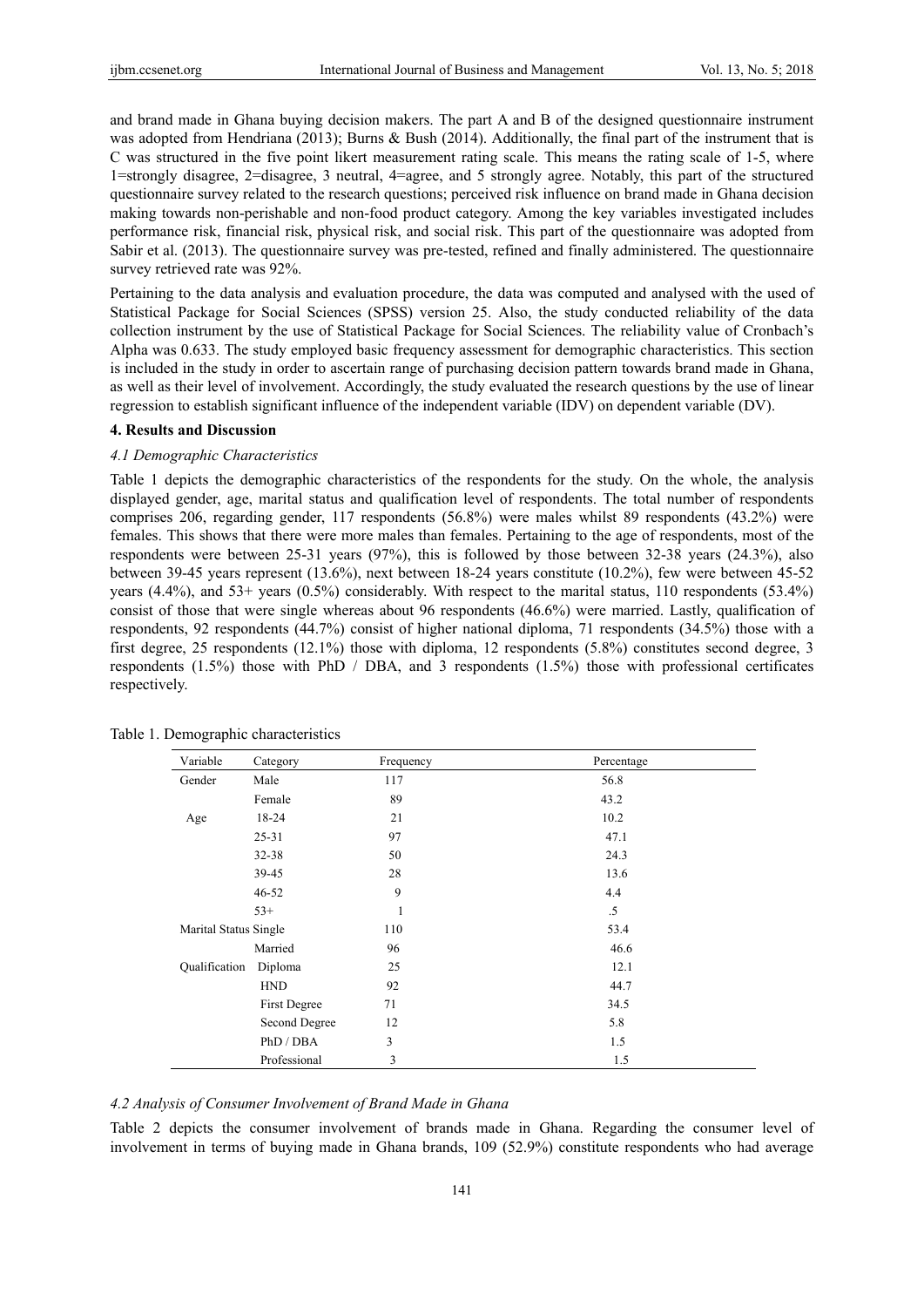involvement, 64 respondents (31.1%) were found to have high involvement, 23 respondents (11.2%) were found to have low involvement and also, 10 respondents (4.9%) represent those who had very high involvement. With respect to, made in Ghana brands purchased, 93 respondents (45.1%) were found to have purchased weaving / wax print, 57 respondents (27.7%) constitute those that purchased detergent, followed by 28 respondents (13.6%) found to have purchased footwear, next 20 respondents (9.7%) constitute those that purchased raw rice, and 8 respondents (3.9%) were found to have purchased electrical appliances. Pertaining to consumers level of awareness of made in Ghana brands, 84 respondents (40.8%) represent those with average awareness of brands made in Ghana, 71 respondents (34.5%) were found those with high awareness of brands made in Ghana, 30 respondents (14.6%) consist of those with very high those awareness of brands made in Ghana, and finally 21 respondents (10.2%) represent those that have low awareness of brands made in Ghana. In addition, location of where consumers purchase brands made in Ghana, 142 respondents (68.9%) buy from open market where consumer make purchases, 33 respondents (16.0%) buy from super markets, 13 respondents (6.3%) buy from boutique shops, 11 resp pondents (5.3 %) buy from door-to-door salespersons, and lastly, 7 r respondents (3 3.4%) buy from shopping malls consumer make purchase decision. In the usage of the brands made in Ghana, 134 respondents (65.0%) represent personal use, those that used brand made in Ghana, 63 respondents (30.6%) buy for family use, and 9 respondents (4.4%) buy for friends.

| Table 2. Consumer involvement of brand made in Ghana |  |  |  |  |
|------------------------------------------------------|--|--|--|--|
|                                                      |  |  |  |  |

| Variable-                                   | Category ····                                                                                                  | Frequency Percentage |              |
|---------------------------------------------|----------------------------------------------------------------------------------------------------------------|----------------------|--------------|
| Consumer level                              |                                                                                                                |                      | $-11.24$     |
| of involvement in                           | Average                                                                                                        |                      |              |
|                                             | buying made in Ghana brand-www.High was announced and the contract of the buying made in Ghana brand-www.High  |                      | ⊸11 1∍       |
|                                             | Very High                                                                                                      | -10                  |              |
| brand purchase                              | لبوج.3. مست المستند السياسي بين المستقل العناصر المستند المستند المستند السياسي المستند المستقل المستقل المستق |                      |              |
|                                             | Waving/Wax print (GTP, ATL, Kente, Batakari) 93 - 45.1 +                                                       |                      |              |
|                                             |                                                                                                                |                      |              |
|                                             | $\frac{13.64}{13.64}$                                                                                          |                      |              |
|                                             | Raw Rice                                                                                                       |                      |              |
| Consumer level of awareness                 | $T_{\alpha}$                                                                                                   | .21                  | $10.2+$      |
| towards made in Ghana brand ····· Average · |                                                                                                                |                      | $40.8\omega$ |
|                                             | High                                                                                                           |                      | $-34.5 +$    |
|                                             | $\frac{1}{4.68}$                                                                                               |                      |              |
| Location purchase brand                     | Open market                                                                                                    |                      | $68Q +$      |
| made in Ghana                               | <b>Boutique shop CONSECUTE:</b> 13 <b>CONSECUTE:</b> 6.3 $\downarrow$                                          |                      |              |
|                                             | Super market                                                                                                   |                      | $-16.0$      |
|                                             | Door-to-door from the salesperson                                                                              |                      |              |
|                                             | Shopping mall                                                                                                  |                      | ت 34 - ^     |
| Usage of Brand Made                         | Personal use                                                                                                   |                      |              |
| in Ghana                                    | Friend use                                                                                                     |                      |              |
|                                             |                                                                                                                |                      | -30.6₽       |

## 4.3 Analysis on Hypotheses for Linear Regression Results

The study shows the results obtained on the basis of linear regression to find the significant influence of the independent variable on dependent variable towards non-perishable products category.

Table 3 the coefficient results shows that it is significant ( $t=2.648$ , p-value 0.001<0.05). Hence there is a significant influence of the performance risk on brand made in Ghana consumer decision making towards non-perishable products category.

Table 3. Linear regression results of the performance risk on brand made in Ghana consumer decision making towards non-perishable products category

| Model            |        | Unstandardized Coefficients | Standardized Coefficients |          | Sig. |
|------------------|--------|-----------------------------|---------------------------|----------|------|
|                  |        | Std. Error                  | <b>Beta</b>               |          |      |
| 1 (Constant)     | 2.648  | .118                        |                           | 22.482   | .000 |
| Performance Risk | $-111$ | .034                        | $-.225$                   | $-3.296$ | .001 |

a. Dependent Variable: Consumer buying made in Ghana brand

Table 4 the coefficient results indicates that it is not significant ( $t=2.449$ , p-value 0.173>0.05). Hence there is no significant influence of the financial risk on brand made in Ghana consumer decision making towards non-perishable products category.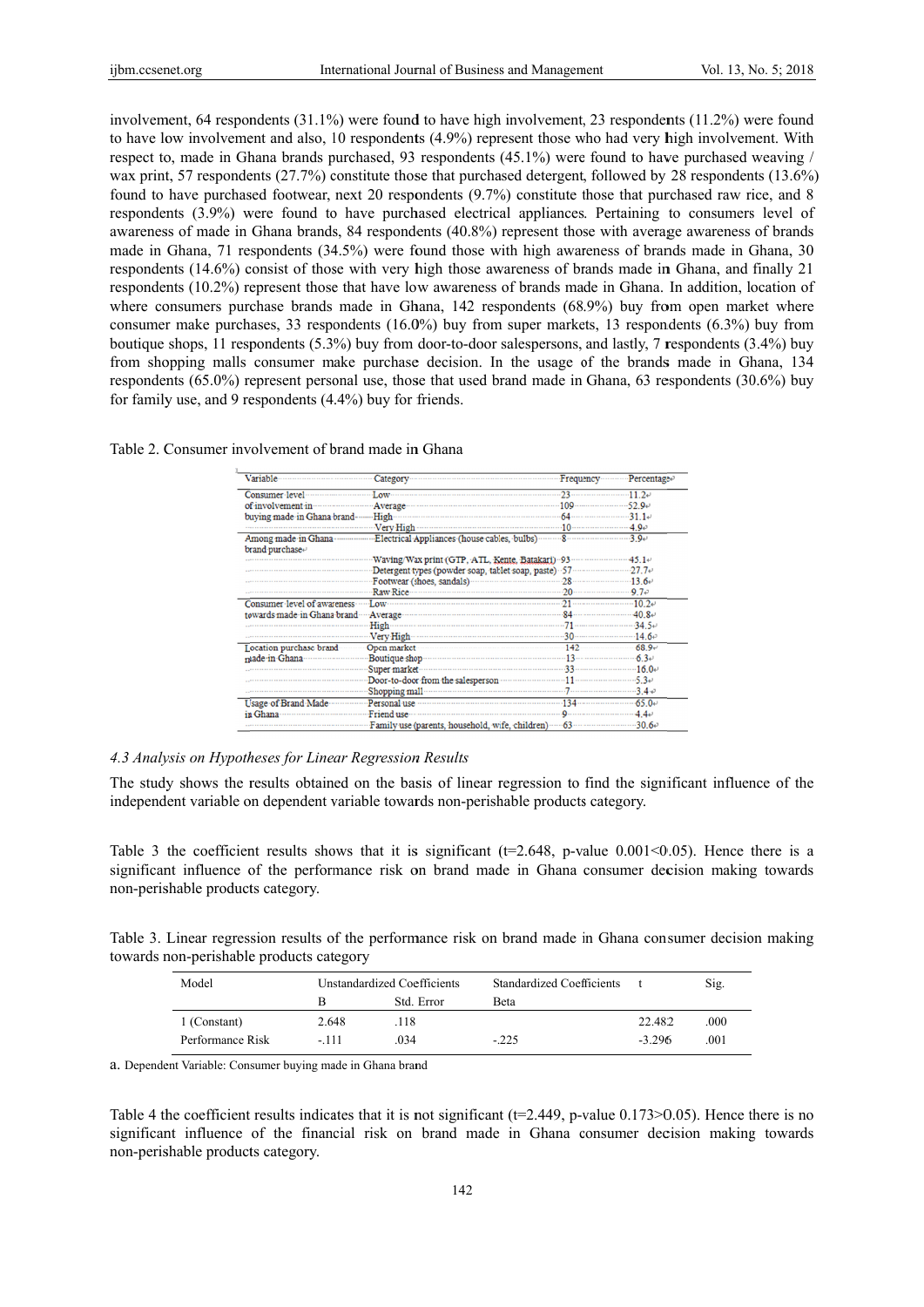| Model                 | Unstandardized Coefficients |            | Standardized Coefficients |          | Sig. |
|-----------------------|-----------------------------|------------|---------------------------|----------|------|
|                       | в                           | Std. Error | <b>Beta</b>               |          |      |
| 1 (Constant)          | 2.449                       | .123       |                           | 19.948   | .000 |
| <b>Financial Risk</b> | $-.049$                     | .036       | $-.095$                   | $-1.367$ | 173  |

Table 4. Regression results of the financial risk on brand made in Ghana consumer decision making towards non-perishable products category

a. Dependent Variable: Consumer buying made in Ghana brand

Table 5 the coefficient results indicates that it is not significant ( $t=2.285$ , p-value 0.932>0.05). Hence there is no significant influence of the physical risk on brand made in Ghana consumer decision making towards non-perishable products category.

Table 5. Regression results of the physical risk on brand made in Ghana consumer decision making towards non-perishable products category

| Model         |       | Unstandardized Coefficients | Standardized Coefficients |        | Sig. |
|---------------|-------|-----------------------------|---------------------------|--------|------|
|               |       | Std. Error                  | <b>B</b> eta              |        |      |
| 1 (Constant)  | 2.285 | .136                        |                           | 16.839 | .000 |
| Physical Risk | .003  | .039                        | .006                      | .085   | .932 |

a. Dependent Variable: Consumer buying made in Ghana brand

Table 6 the coefficient results indicates that it is not significant ( $t=2.332$ , p-value 0.671>0.05). Hence there is no significant influence of the social risk on brand made in Ghana consumer decision making towards non-perishable products category.

Table 6. Regression results of the social risk on brand made in Ghana consumer decision making towards non-perishable products category

| Model        |         | Unstandardized Coefficients | Standardized Coefficients |         | Sig. |
|--------------|---------|-----------------------------|---------------------------|---------|------|
|              | B       | Std. Error                  | <b>B</b> eta              |         |      |
| 1 (Constant) | 2.332   | .098                        |                           | 23.690  | .000 |
| Social Risk  | $-.015$ | .036                        | $-.030$                   | $-.425$ | .671 |
|              |         |                             |                           |         |      |

a. Dependent Variable: Consumer buying made in Ghana brand

On the whole, the perceived risk variables with the *t-value and p-value* shows that, only the performance risk is found significant influence on brand made in Ghana consumer decision making towards non-perishable products category ( $t=2.571$ , p-value 0.001<0.05). Among the variables that are rejected with no significant influence on brand made in Ghana includes financial risk ( $t=2.449$ , p-value 0.173 $>0.05$ ), physical risk ( $t=2.285$ , p-value 0.932>0.05), and social risk (t=2.332, p-value 0.671>0.05).

# **5. Discussion of Findings**

Table 1 findings ascertain respondents characteristics which also indicates their involvement in buying non-perishable made in Ghana brands category. The study confirmed that men and women in a Ghana are among the buying decision makers of brands made in Ghana. Also, other categories under the demographic characteristics such as age, marital status, as well as education level affirmed the caliber of respondents that were involved in the study (Hall et al., 1995; Opoku & Akorli, 2009; Agyekum et al., 2015). With respect to Table 2, findings support the view that consumers in Ghana are much aware about the attitudinal change campaign to select brands made in their home territory (Abissath, 2015). In addition, the study confirmed that Ghanaians prefer more locally made textiles and wax (Quartey & Abor, 2011). Aside this, the study support the view that there is much low interest and desire for many other brands made in Ghana to foreign products (Abeasi, 1998; Opoku & Akorli, 2009; Kissiedu, 2012; Frimpong, 2013). Further to this, the study support the view that consumers are exposed to different window of information, as well as range of products (Nguyen & Gizaw, 2014). More so, the finding of the study confirmed that consumers make purchase decision for personal, household and for use by others (Mostert, 2006), and highly involved in the buying process (Lautianen, 2015).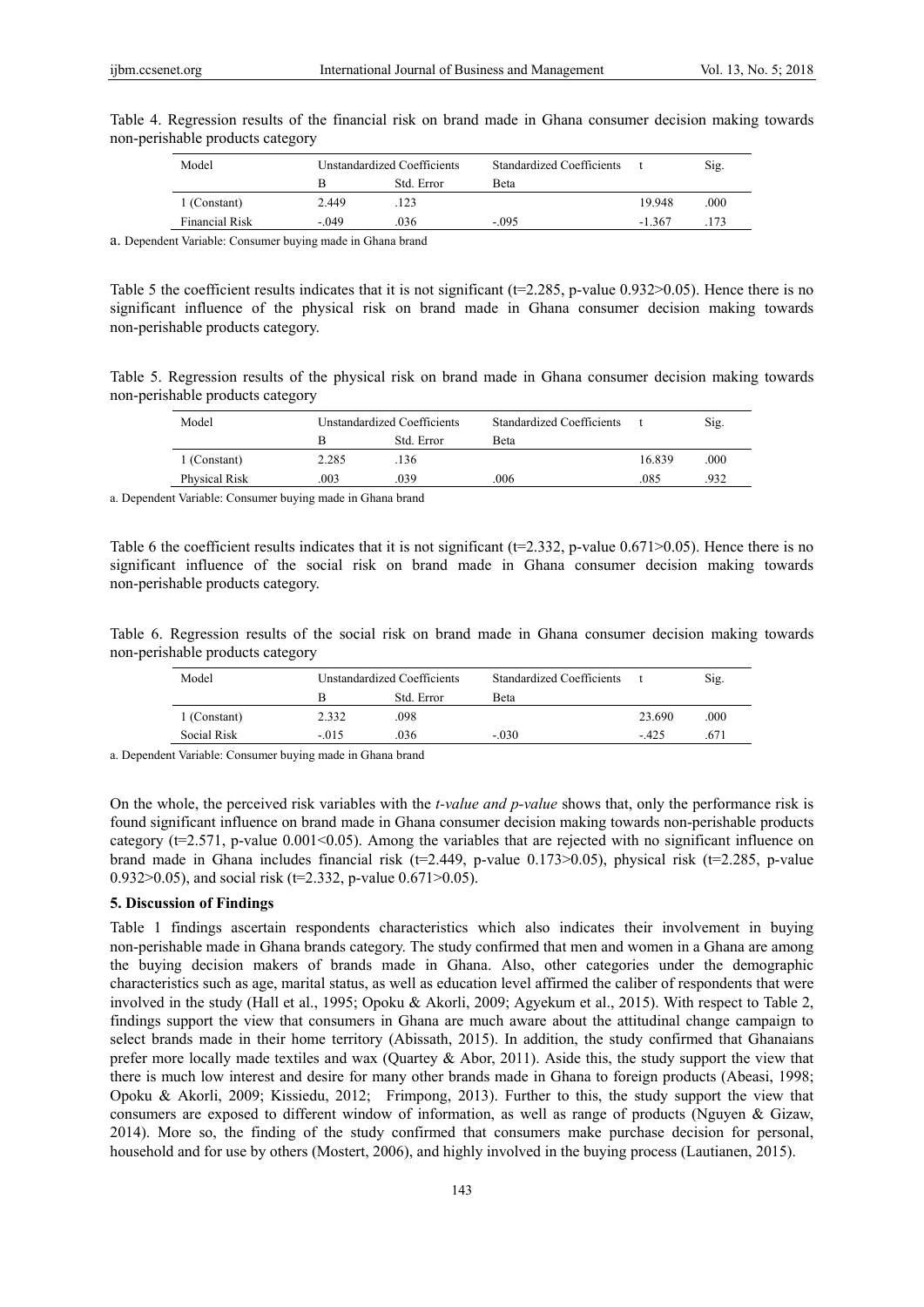The overall hypotheses analysis (Table 3, 4, 5 and 6) centers on perceived risk influence on brand made in Ghana towards non-perishable products category. Among the findings, performance risk support the view that consumers buying decision making largely influenced by risk associated with functionality of product (Hong-Youl, 2002; Lim, 2002; Yu et al., 2012; Schiffman, O'Cass, Paladino, & Carlson, 2013; Dai, Forsy, & Kwon, 2014; Monash University, 2017). Analysis of financial risk does not support the view that consumers buying decision has been based on their resources (Hong-Youl, 2002; Lim, 2002; Quansah et al., 2015; Schiffman et al., 2013; Lake, 2017). Also, physical risk does not support the view that buyer's consider this factor in the choice of brand made in Ghana (Lim, 2002; Hiruyawipada & Paswan, 2006; Schiffman et al., 2013; Monash University, 2017), and lastly, social risk has been rejected on the basis that it does not influence consumer buying decision making.

# **6. Conclusion**

The study explored perceived risk influence on brand made in Ghana consumer decision making towards non-perishable products category. Linear regression model was used to ascertain the significant influence of perceived risk on brand made in Ghana consumer decision making towards non-perishable products category. The study found that perceived risk has significant influence on brand made in Ghana consumer decision making. In other related findings, financial risk has no significant influence on brand made in Ghana consumer decision making. Also, physical risk has no significant influence on brand made in Ghana consumer decision making. Further analysis shows that social risk has no significant influence on brand made in Ghana consumer decision making.

# **References**

Abeasi, K. (1998). Private Enterprise Foundation: Survey on Patronage of Made-In-Ghana Goods.

- Abissath, M. K. (2015). Why Ghanaians Should Patronise Made-In-Ghana Goods and Services: Government of Ghana.
- Adofo, A. O. (2014). The effect of beauty product packaging on consumer buying decision (A case of selected shops in the New Juabeng Municipality, Ghana). *The Business & Management Review*, *5*(3), 14.
- Agyekum, C. K., Haifeng, H., & Agyeiwaa, A. (2015). Consumer Perception of Product Quality. *Microeconomics and Macroeconomics*, *3*(2), 25-29. https://doi.org/10.5923/J.m2conomics.20150302.01

Agyenim-Boateng, Y., Benson-Armer, R., & Russo, B. (2015). *Winning in Africa's consumer market.* 

- Amankwah, M. O. (2017). Determinants of Purchase Decisions of Consumers of the Products of Nestle Ghana Ltd.
- Bajde, D., & Ottlewski, L. (2016). Cultural Challenges of Social-Economic Innovation: The Case of Housing for Help. *Consumer Culture Theory, 18*, 93-107.
- Bamfo, B. A. (2012). Consumer attitude toward products made in Ghana. *Global Journal of Business Research, 6*(1).
- Bray, J. P. (2008). Consumer Behaviour Theory: Approaches and Models*.*
- Burns, A. C., & Bush, R. F. (2014). *Marketing Research* (7th ed.). Pearson Education Limited, England.
- Cimino, J. (2015). Observing Consumer Behaviour: Past, Present, and Future.
- Dai, B., Forsythe, S., & Kwon, W. S. (2014). The impact of online shopping experience on risk perceptions and online purchase intentions: does product category matter? *Journal of Electronic Commerce Research*, *15*(1), 13.
- Darko, E. (2012). The Influence of Sales Promotion on Consumer Buying Behaviour in the Telecom Industry: The Case of Vodafone Ghana.
- Domie, S. P. (2013). Assessing The Factors Influencing Consumer Switch From Local To Imported Products: A case study of Kasapreko Company Limited-Ghana.
- Dudovskiy, J. (2013). Consumer Decision Making Process: A detailed analysis.
- Dudovskiy, J. (2015). A Brief Literature Review on Consumer Buying Behaviour.
- Frimpong, C. Y. (2013). Addressing the Consumer Preference for Foreign Goods.
- Frimpong, S. K. (2011). A Comparison of Effect between Domestic versus Foreign Brands on Consumer Purchasing Decision in Ghana. In *Proceedings of the 8th International Conference on Innovation &*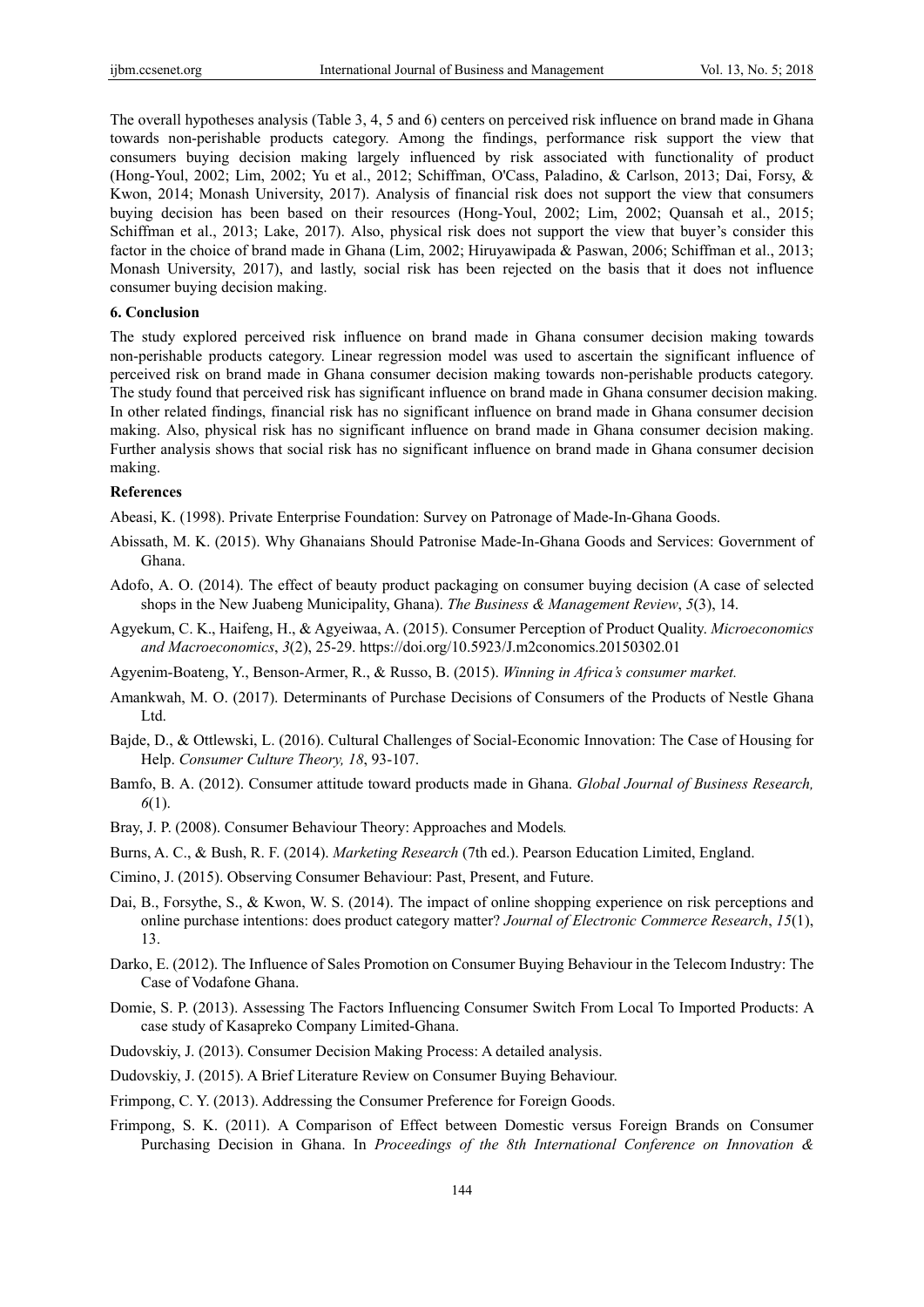#### *Management.*

Glassman, M. (2017). How To Counter Your Customers Perceived Risk. *Selling Power Magazine*.

- Ha, H. Y. (2002). The effects of consumer risk perception on pre-purchase information in online auctions: Brand, word‐of‐mouth, and customized information. *Journal of Computer‐Mediated Communication*, *8*(1). https://doi.org/10.1111/j.1083-6101.2002.tb00160.x
- Hall, J. Shaw, M., Johnson, M., & Oppenheim, P. (1995). Influence of Children on Family Consumer Decision Making. *European Advances in Consumer Research, 2*, 45-53.
- Hamilton, K. (2009). Consumer decision making in low‐income families: The case of conflict avoidance. *Journal of Consumer Behaviour*, *8*(5), 252-267. https://doi.org/10.1002/cb.285
- Hendriana, E., Mayasari, A. P., & Gunadi, W. (2013). Why do college students buy counterfeit movies? *International Journal of E-Education, E-Business, E-Management and E-Learning, 3*(1), 62. https://doi.org/10.7763/ijeeee.2013.v3.194
- Hirunyawipada, T., & Paswan, A. K. (2006). Consumer innovativeness and perceived risk: implications for high technology product adoption. *Journal of Consumer Marketing*, *23*(4), 182-198. https://doi.org/10.1108/07363760610674310
- Jaakkola, E. (2007). Purchase Decision-Making within Professional Consumer Services Organisational or Consumer Buying Behaviour? *Journal of Marketing Theory,* 7(1). https://doi.org/10.1177/1470593107073847
- Karimi, S. (2013). A Purchase Decision Making Process Model of Online Consumers and Its Influential Factor.
- Kassarjian, H. H. (1971). Personality and Consumer Behaviour: A Review. *Journal of Marketing Review, 8*(4), 409-418.
- Kassarjian, H. H. (1982). The Development of Consumer Behaviour Theory. *Association for Consumer Research,*  $(20-22)$ .
- Kissiedu, K. O. (2012). *Consumers' Attitude towards Foreign and Domestic Chocolates*.
- Kozup, J. (2017). Risk of Consumer Product.
- Kumar, N. A., & Joseph, J. (2014). A Study on consumer behavior towards FMCG products among the rural-suburban Hhs of Ernakulam. *Journal of Global Economics*, 1-10. https://doi.org/104172/2375-4389.1000127
- Lake, L. (2017). Learn About Perceived Risk and How to Overcome it*.*
- Lautiainen, T. (2015). Factors affecting consumers' buying decision in the selection of a coffee brand.
- Lim, N. (2002). Classification of Consumers' Perceived Risk: Sources versus Consequences. In *Proceedings of the Sixth Pacific Conference on Information Systems, Tokyo, Japan*, 540-554).
- Maguire, J. S., & Zhang, D. (2016). Shifting the Focus from Consumers to Cultural Intermediaries: An Example from the Emerging Chinese Fine Wine Market. *Consumer Culture Theory,* 18(1-27). https://doi.org/10.1108/S0885-211120160000018001
- Malhotra, K. & Birks, F. (2003) *Marketing Research,* Pearson Education Limited: Harlow.
- Mensah, E. C., Bahhouth, V., & Ziemnowicz, C. (2011). Ethnocentrism and purchase decisions among Ghanaian consumers. *The Journal of Applied Business and Economics*, *12*(4), 20.
- Milner, T. (2013). A review of consumer decision-making models and development of a new model for financial services, *Journal of Financial Services Marketing, 18*(2).
- Monash University (2017). Performance Risk.
- Mostert, P. G. (2006). *Buying behaviour of South African internet users*.
- Narsey, V., & Russell, C. A. (2011). Realistically fake: Self-reflexive consciousness, ironic (dis) engagement with hybrid reality television, and their impact on consumption. *Research in Consumer Behavior, 13*, 233-247.
- Nguyen, T. H. & Gizaw, A. (2014). Factors that Influence Consumer Purchasing Decision of Private Label Food Product: A case study of ICA Basic.
- Nyarko, I. K., Asiamah, V., Agbemava, F., & Tsetse, E. K. 2015, the influence of celebrity endorsement on the